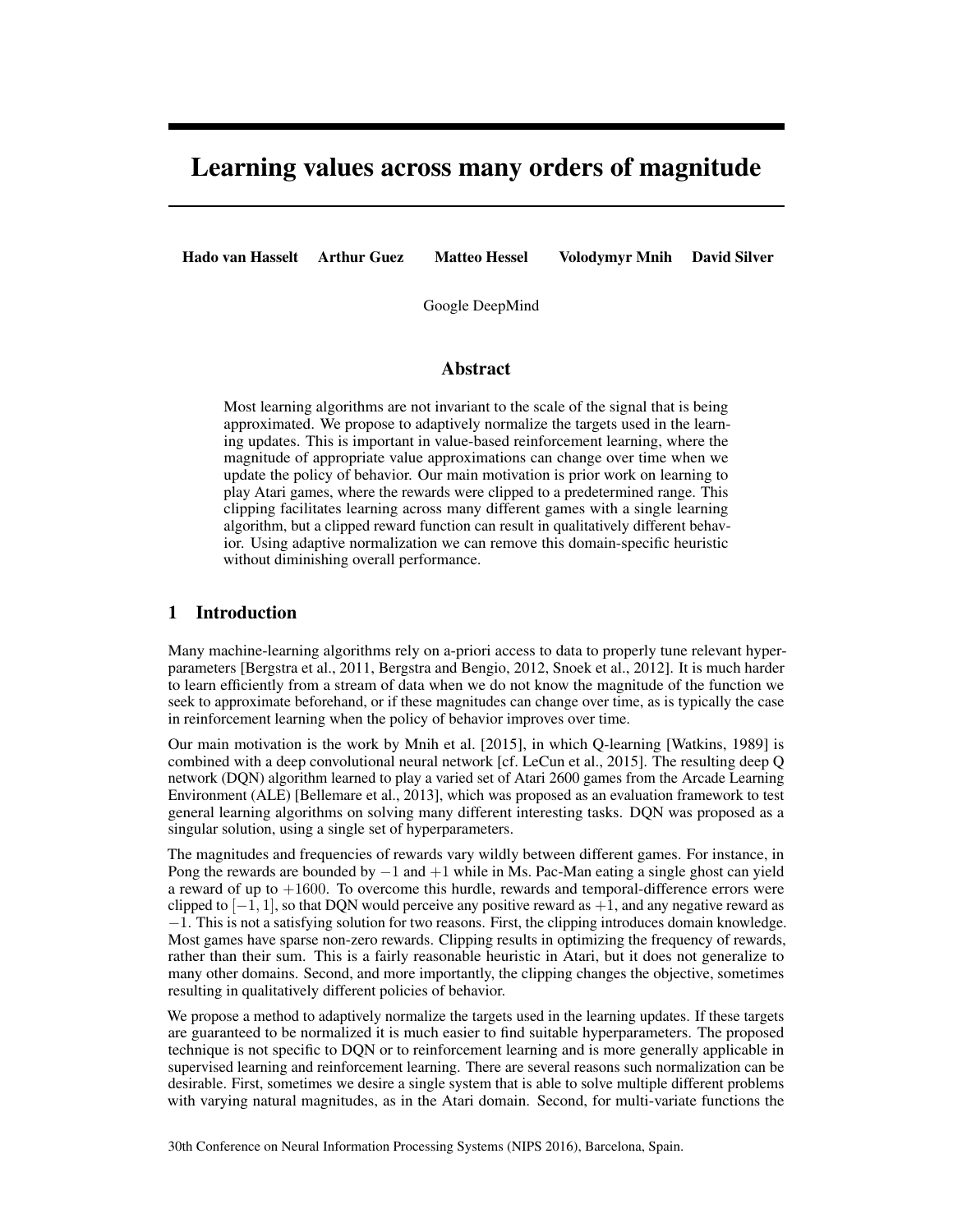normalization can be used to disentangle the natural magnitude of each component from its relative importance in the loss function. This is particularly useful when the components have different units, such as when we predict signals from sensors with different modalities. Finally, adaptive normalization can help deal with non-stationary. For instance, in reinforcement learning the policy of behavior can change repeatedly during learning, thereby changing the distribution and magnitude of the values.

#### 1.1 Related work

Input normalization has long been recognized as important to efficiently learn non-linear approximations such as neural networks [\[LeCun et al., 1998\]](#page-8-6), leading to research on how to achieve scale-invariance on the inputs [e.g., [Ross et al., 2013,](#page-8-7) [Ioffe and Szegedy, 2015,](#page-8-8) [Desjardins et al.,](#page-8-9) [2015\]](#page-8-9). Output or target normalization has not received as much attention, probably because in supervised learning data sets are commonly available before learning commences, making it straightforward to determine appropriate normalizations or to tune hyper-parameters. However, this assumes the data is available a priori, which is not true in online (potentially non-stationary) settings.

Natural gradients [\[Amari, 1998\]](#page-7-1) are invariant to reparameterizations of the function approximation, thereby avoiding many scaling issues, but these are computationally expensive for functions with many parameters such as deep neural networks. This is why approximations are regularly proposed, typically trading off accuracy to computation [\[Martens and Grosse, 2015\]](#page-8-10), and sometimes focusing on a certain aspect such as input normalization [\[Desjardins et al., 2015,](#page-8-9) [Ioffe and Szegedy, 2015\]](#page-8-8). Most such algorithms are not fully invariant to the scale of the target function.

In the Atari domain several algorithmic variants and improvements for DQN have been proposed [\[van Hasselt et al., 2016,](#page-8-11) [Bellemare et al., 2016,](#page-8-12) [Schaul et al., 2016,](#page-8-13) [Wang et al., 2016\]](#page-8-14), as well as alternative solutions [\[Liang et al., 2016,](#page-8-15) [Mnih et al., 2016\]](#page-8-16). However, none of these address the clipping of the rewards or explicitly discuss the impacts of clipping on performance or behavior.

## 1.2 Preliminaries

Concretely, we consider learning from a stream of data  $\{(X_t, Y_t)\}_{t=1}^{\infty}$  where the inputs  $X_t \in \mathbb{R}^n$ and targets  $Y_t \in \mathbb{R}^k$  are real-valued tensors. The aim is to update parameters  $\theta$  of a function  $f_{\theta}: \mathbb{R}^n \to \mathbb{R}^k$  such that the output  $f_{\theta}(X_t)$  is (in expectation) close to the target  $Y_t$  according to some loss  $l_t(f_{\theta})$ , for instance defined as a squared difference:  $l_t(f_{\theta}) = \frac{1}{2} (f_{\theta}(X_t) - Y_t)^{\top} (f_{\theta}(X_t) - Y_t)$ . A canonical update is stochastic gradient descent (SGD). For a sample  $(X_t, Y_t)$ , the update is then  $\theta_{t+1} = \theta_t - \alpha \nabla_{\theta} l_t(f_{\theta})$ , where  $\alpha \in [0,1]$  is a step size. The magnitude of this update depends on both the step size and the loss, and it is hard to pick suitable step sizes when nothing is known about the magnitude of the loss.

An important special case is when  $f_{\theta}$  is a neural network [\[McCulloch and Pitts, 1943,](#page-8-17) [Rosenblatt,](#page-8-18) [1962\]](#page-8-18), which are often trained with a form of SGD [\[Rumelhart et al., 1986\]](#page-8-19), with hyperparameters that interact with the scale of the loss. Especially for deep neural networks [\[LeCun et al., 2015,](#page-8-5) [Schmidhuber, 2015\]](#page-8-20) large updates may harm learning, because these networks are highly non-linear and such updates may 'bump' the parameters to regions with high error.

# 2 Adaptive normalization with Pop-Art

We propose to normalize the targets  $Y_t$ , where the normalization is learned separately from the approximating function. We consider an affine transformation of the targets

$$
\tilde{Y}_t = \Sigma_t^{-1} (Y_t - \mu_t), \qquad (1)
$$

where  $\Sigma_t$  and  $\mu_t$  are *scale* and *shift* parameters that are learned from data. The scale matrix  $\Sigma_t$ can be dense, diagonal, or defined by a scalar  $\sigma_t$  as  $\Sigma_t = \sigma_t \mathbf{I}$ . Similarly, the shift vector  $\mu_t$  can contain separate components, or be defined by a scalar  $\mu_t$  as  $\mu_t = \mu_t \mathbf{1}$ . We can then define a loss on a normalized function  $g(X_t)$  and the normalized target  $Y_t$ . The unnormalized approximation for any input *x* is then given by  $f(x) = \sum g(x) + \mu$ , where *g* is the *normalized function* and *f* is the *unnormalized function*.

At first glance it may seem we have made little progress. If we learn  $\Sigma$  and  $\mu$  using the same algorithm as used for the parameters of the function *g*, then the problem has not become fundamentally different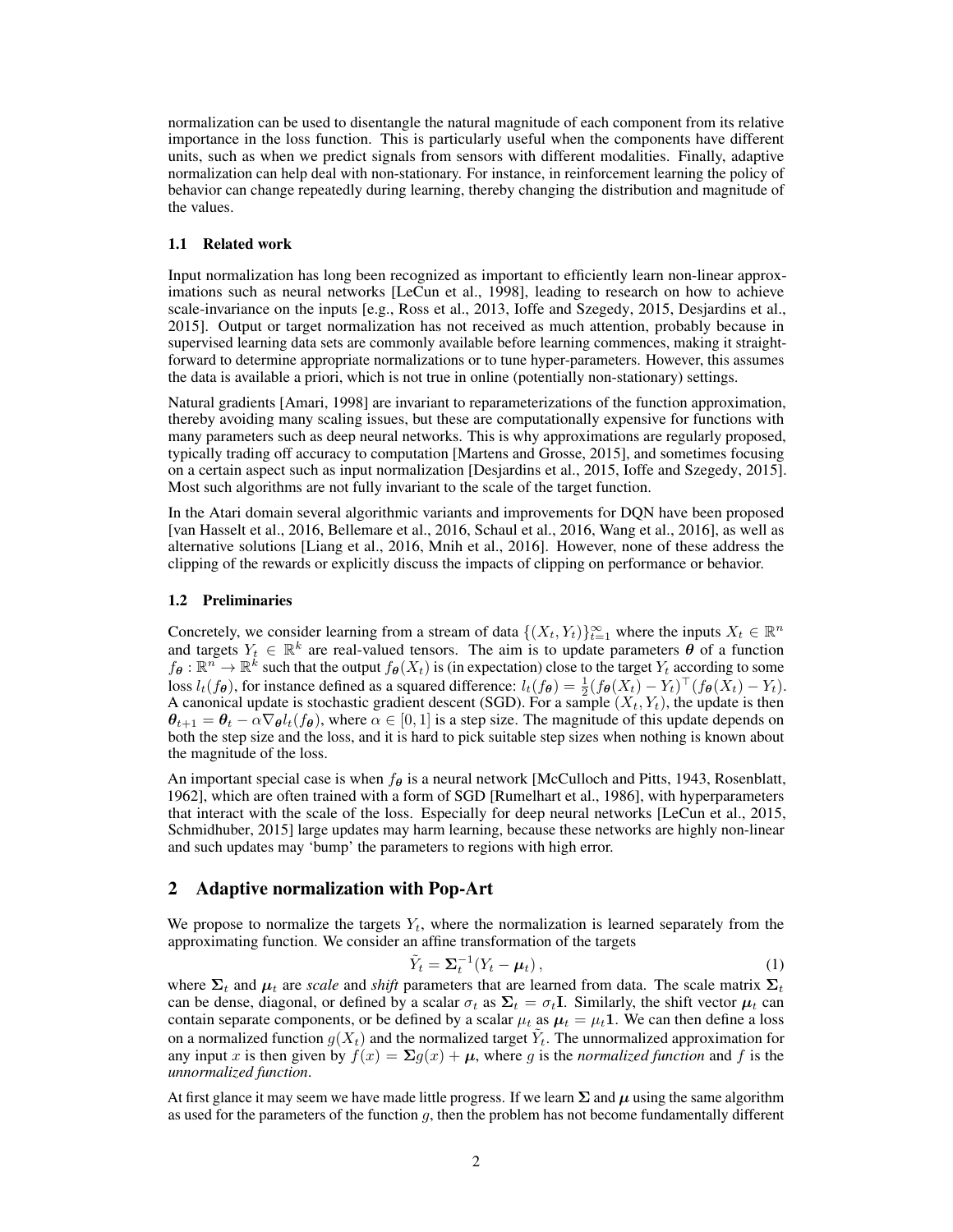or easier; we would have merely changed the structure of the parameterized function slightly. Conversely, if we consider tuning the scale and shift as hyperparameters then tuning them is not fundamentally easier than tuning other hyperparameters, such as the step size, directly.

Fortunately, there is an alternative. We propose to update  $\Sigma$  and  $\mu$  according to a separate objective with the aim of normalizing the updates for *g*. Thereby, we decompose the problem of learning an appropriate normalization from learning the specific shape of the function. The two properties that we want to simultaneously achieve are

(ART) to update scale  $\Sigma$  and shift  $\mu$  such that  $\Sigma^{-1}(Y - \mu)$  is appropriately normalized, and

(POP) to preserve the outputs of the unnormalized function when we change the scale and shift.

We discuss these properties separately below. We refer to algorithms that combine output-preserving updates and adaptive rescaling, as **Pop-Art** algorithms, an acronym for "Preserving Outputs Precisely, while Adaptively Rescaling Targets".

## 2.1 Preserving outputs precisely

Unless care is taken, repeated updates to the normalization might make learning harder rather than easier because the normalized targets become non-stationary. More importantly, whenever we adapt the normalization based on a certain target, this would simultaneously change the output of the unnormalized function of all inputs. If there is little reason to believe that other unnormalized outputs were incorrect, this is undesirable and may hurt performance in practice, as illustrated in Section [3.](#page-5-0) We now first discuss how to prevent these issues, before we discuss how to update the scale and shift.

The only way to avoid changing all outputs of the unnormalized function whenever we update the scale and shift is by changing the normalized function *g* itself simultaneously. The goal is to preserve the outputs from before the change of normalization, for all inputs. This prevents the normalization from affecting the approximation, which is appropriate because its objective is solely to make learning easier, and to leave solving the approximation itself to the optimization algorithm.

Without loss of generality the unnormalized function can be written as

$$
f_{\theta,\Sigma,\mu,W,b}(x) \equiv \Sigma g_{\theta,W,b}(x) + \mu \equiv \Sigma(\mathbf{W}h_{\theta}(x) + b) + \mu, \qquad (2)
$$

where *h*<sub> $\theta$ </sub> is a parametrized (non-linear) function, and  $g_{\theta, \mathbf{W}, \mathbf{b}} = \mathbf{W} h_{\theta}(x) + \mathbf{b}$  is the normalized function. It is not uncommon for deep neural networks to end in a linear layer, and then  $h_{\theta}$  can be the output of the last (hidden) layer of non-linearities. Alternatively, we can always add a square linear layer to any non-linear function  $h_{\theta}$  to ensure this constraint, for instance initialized as  $W_0 = I$  and  $b_0 = 0.$ 

The following proposition shows that we can update the parameters W and *b* to fulfill the second desideratum of preserving outputs precisely for any change in normalization.

**Proposition 1.** *Consider a function*  $f : \mathbb{R}^n \to \mathbb{R}^k$  *defined as in* [\(2\)](#page-2-0) *as* 

<span id="page-2-0"></span>
$$
f_{\theta, \Sigma, \mu, \mathbf{W}, b}(x) \equiv \Sigma(\mathbf{W} h_{\theta}(x) + b) + \mu,
$$

*where*  $h_{\theta}: \mathbb{R}^n \to \mathbb{R}^m$  *is any non-linear function of*  $x \in \mathbb{R}^n$ ,  $\Sigma$  *is a*  $k \times k$  *matrix,*  $\mu$  *and*  $b$  *are k*-element vectors, and **W** is a  $k \times m$  *matrix. Consider any change of the scale and shift parameters from*  $\Sigma$  *to*  $\Sigma$ <sub>new</sub> and from  $\mu$  *to*  $\mu$ <sub>new</sub>, where  $\Sigma$ <sub>new</sub> *is non-singular. If we then additionally change the parameters* **W** *and b to*  $\mathbf{W}_{\text{new}}$  *and*  $\mathbf{b}_{\text{new}}$ *, defined by* 

$$
\mathbf{W}_{\text{new}} = \mathbf{\Sigma}_{\text{new}}^{-1} \mathbf{\Sigma} \mathbf{W} \qquad \text{and} \qquad \mathbf{b}_{\text{new}} = \mathbf{\Sigma}_{\text{new}}^{-1} \left( \mathbf{\Sigma} \mathbf{b} + \boldsymbol{\mu} - \boldsymbol{\mu}_{\text{new}} \right) ,
$$

*then the outputs of the unnormalized function f are preserved precisely in the sense that*

$$
f_{\boldsymbol{\theta}, \boldsymbol{\Sigma}, \boldsymbol{\mu}, \mathbf{W}, \boldsymbol{b}}(x) = f_{\boldsymbol{\theta}, \boldsymbol{\Sigma}_{\text{new}}, \boldsymbol{\mu}_{\text{new}}, \mathbf{W}_{\text{new}}, \boldsymbol{b}_{\text{new}}}(x), \qquad \forall x.
$$

This and later propositions are proven in the appendix. For the special case of scalar scale and shift, with  $\Sigma = \sigma I$  and  $\mu = \mu I$ , the updates to W and *b* become  $W_{\text{new}} = (\sigma/\sigma_{\text{new}})W$  and  $b_{\text{new}} = (\sigma b + \mu - \mu_{\text{new}})/\sigma_{\text{new}}$ . After updating the scale and shift we can update the output of the normalized function  $g_{\theta,\mathbf{W},b}(X_t)$  toward the normalized output  $\tilde{Y}_t$ , using any learning algorithm. Importantly, the normalization can be updated first, thereby avoiding harmful large updates just before they would otherwise occur. This observation is made more precise in Proposition [2](#page-3-0) in Section [2.2.](#page-3-1)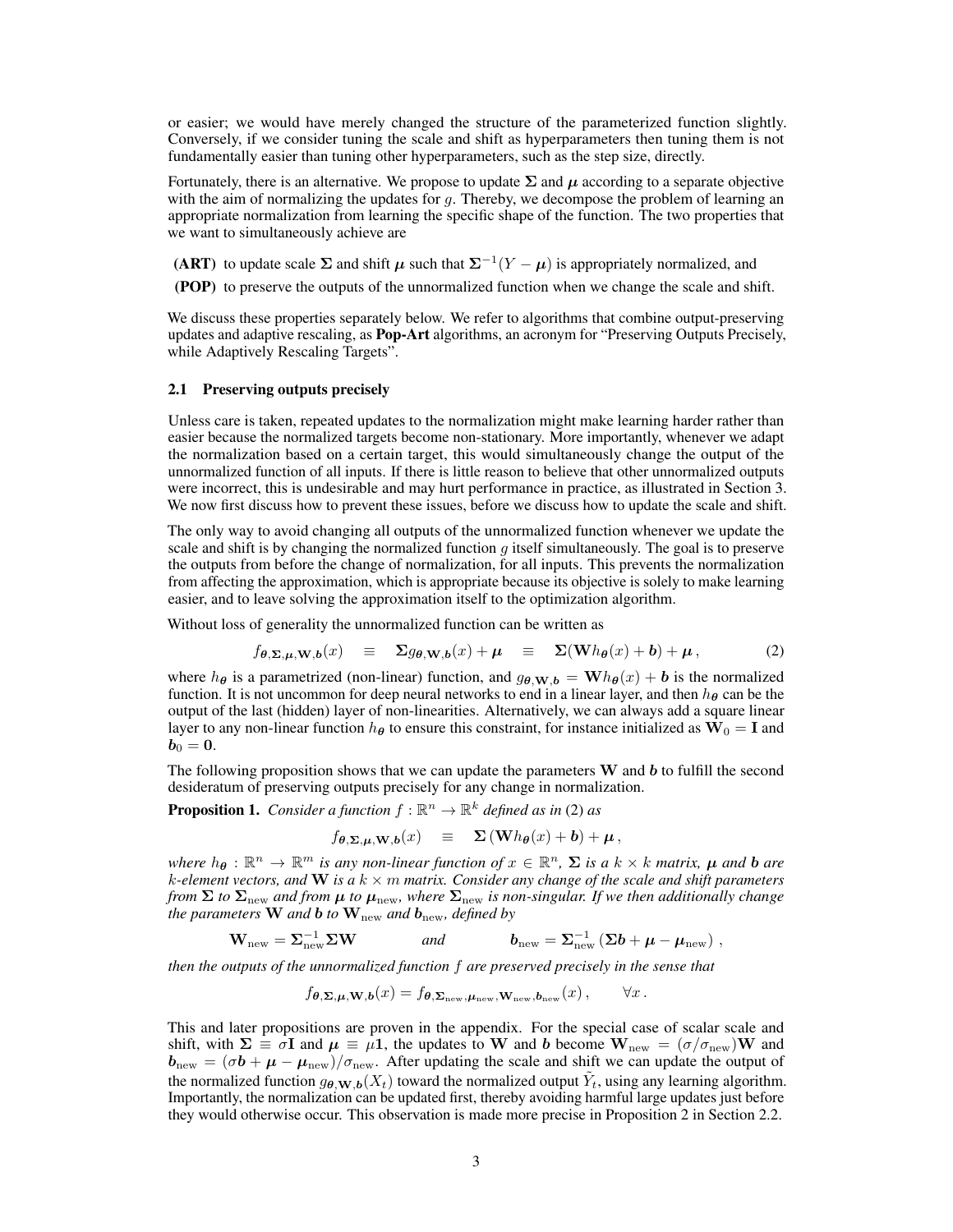<span id="page-3-2"></span>Algorithm 1 SGD on squared loss with Pop-Art

For a given differentiable function  $h_{\theta}$ , initialize  $\theta$ . Initialize  $W = I$ ,  $b = 0$ ,  $\Sigma = I$ , and  $\mu = 0$ . while learning do Observe input *X* and target *Y* Use *Y* to compute new scale  $\Sigma$ <sub>new</sub> and new shift  $\mu$ <sub>new</sub>  $\mathbf{W} \leftarrow \sum_{\text{new}}^{-1} \Sigma \mathbf{W}, \quad \mathbf{b} \leftarrow \Sigma_{\text{new}}^{-1} (\Sigma \mathbf{b} + \mu - \mu_{\text{new}})$  (rescale W and *b*)  $\Sigma \leftarrow \Sigma_{\text{new}}$ ,  $\mu \leftarrow \mu_{\text{new}}$  (update scale and shift)<br>  $h \leftarrow h_{\theta}(X)$  (store output of  $h_{\theta}$ ) (*Store output of*  $h_{\theta}$ ) (*Compute Jacobian of*  $h_{\theta}$ )  $J \leftarrow (\nabla_{\theta} h_{\theta,1}(X), \ldots, \nabla_{\theta} h_{\theta,m}(X))$  (compute Jacobian of *h*<sub> $\theta$ </sub>) (compute normalized error)  $\delta \leftarrow \mathbf{W} \mathbf{h} + \mathbf{b} - \mathbf{\Sigma}^{-1} (Y - \boldsymbol{\mu})$ <br>  $\boldsymbol{\theta} \leftarrow \boldsymbol{\theta} - \alpha \boldsymbol{J} \mathbf{W}^\top \boldsymbol{\delta}$  $\theta \leftarrow \theta - \alpha J \mathbf{W}^{\dagger} \delta$  (compute SGD update for  $\theta$ )<br>  $\mathbf{W} \leftarrow \mathbf{W} - \alpha \delta \mathbf{h}^{\dagger}$  (compute SGD update for W)  $W \leftarrow W - \alpha \delta h$ <sup>1</sup> (compute SGD update for W)<br>  $b \leftarrow b - \alpha \delta$  (compute SGD update for b) (compute SGD update for **)** end while

Algorithm [1](#page-3-2) is an example implementation of SGD with Pop-Art for a squared loss. It can be generalized easily to any other loss by changing the definition of  $\delta$ . Notice that **W** and *b* are updated twice: first to adapt to the new scale and shift to preserve the outputs of the function, and then by SGD. The order of these updates is important because it allows us to use the new normalization immediately in the subsequent SGD update.

## <span id="page-3-1"></span>2.2 Adaptively rescaling targets

A natural choice is to normalize the targets to approximately have zero mean and unit variance. For clarity and conciseness, we consider scalar normalizations. It is straightforward to extend to diagonal or dense matrices. If we have data  $\{(X_i, Y_i)\}_{i=1}^t$  up to some time *t*, we then may desire

<span id="page-3-3"></span>
$$
\sum_{i=1}^{t} (Y_i - \mu_t) / \sigma_t = 0 \quad \text{and} \quad \frac{1}{t} \sum_{i=1}^{t} (Y_i - \mu_t)^2 / \sigma_t^2 = 1,
$$
\nsuch that

\n
$$
\mu_t = \frac{1}{t} \sum_{i=1}^{t} Y_i \quad \text{and} \quad \sigma_t = \frac{1}{t} \sum_{i=1}^{t} Y_i^2 - \mu_t^2.
$$
\n(3)

This can be generalized to incremental updates

$$
\mu_t = (1 - \beta_t)\mu_{t-1} + \beta_t Y_t
$$
 and  $\sigma_t^2 = \nu_t - \mu_t^2$ , where  $\nu_t = (1 - \beta_t)\nu_{t-1} + \beta_t Y_t^2$ . (4)

Here  $\nu_t$  estimates the second moment of the targets and  $\beta_t \in [0, 1]$  is a step size. If  $\nu_t - \mu_t^2$  is positive initially then it will always remain so, although to avoid issues with numerical precision it can be useful to enforce a lower bound explicitly by requiring  $\nu_t - \mu_t^2 \geq \epsilon$  with  $\epsilon > 0$ . For full equivalence to [\(3\)](#page-3-3) we can use  $\beta_t = 1/t$ . If  $\beta_t = \beta$  is constant we get exponential moving averages, placing more weight on recent data points which is appropriate in non-stationary settings.

A constant  $\beta$  has the additional benefit of never becoming negligibly small. Consider the first time a target is observed that is much larger than all previously observed targets. If  $\beta_t$  is small, our statistics would adapt only slightly, and the resulting update may be large enough to harm the learning. If  $\beta_t$ is not too small, the normalization can adapt to the large target before updating, potentially making learning more robust. In particular, the following proposition holds.

<span id="page-3-0"></span>**Proposition 2.** When using updates [\(4\)](#page-3-4) to adapt the normalization parameters  $\sigma$  and  $\mu$ , the normal*ized targets are bounded for all t by*

<span id="page-3-4"></span>
$$
-\sqrt{(1-\beta_t)/\beta_t} \le (Y_t - \mu_t)/\sigma_t \le \sqrt{(1-\beta_t)/\beta_t}.
$$

For instance, if  $\beta_t = \beta = 10^{-4}$  for all t, then the normalized target is guaranteed to be in  $(-100, 100)$ . Note that Proposition [2](#page-3-0) does not rely on any assumptions about the distribution of the targets. This is an important result, because it implies we can bound the potential normalized errors before learning, without any prior knowledge about the actual targets we may observe.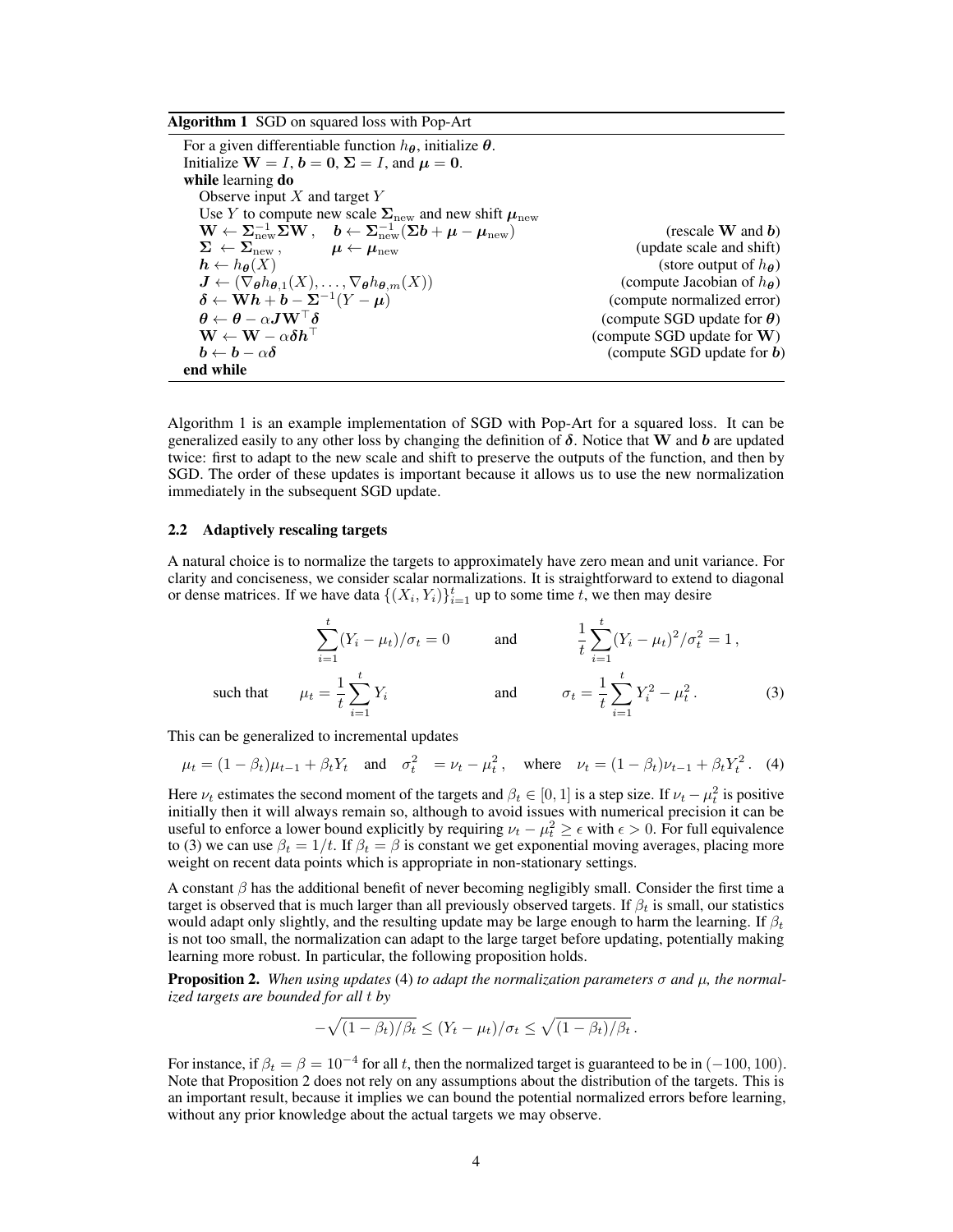#### <span id="page-4-1"></span>Algorithm 2 Normalized SGD

For a given differentiable function  $h_{\theta}$ , initialize  $\theta$ . while learning do Observe input *X* and target *Y* Use  $Y$  to compute new scale  $\Sigma$  $h \leftarrow h_{\theta}(X)$  (store output of *h*<sub> $\theta$ </sub>)<br>  $J \leftarrow (\nabla h_{\theta,1}(X), \dots, \nabla h_{\theta,m}(X))^{\top}$  (compute Jacobian of *h*<sub> $\theta$ </sub>)  $J \leftarrow (\nabla h_{\boldsymbol{\theta},1}(X), \ldots, \nabla h_{\boldsymbol{\theta},m}(X))^{\top}$ <br>  $\boldsymbol{\delta} \leftarrow \mathbf{W} \boldsymbol{h} + \boldsymbol{b} - Y$ (compute *un*normalized error)<br>(update  $\theta$  with scaled SGD)  $\boldsymbol{\theta} \leftarrow \boldsymbol{\theta} - \alpha \boldsymbol{J} (\boldsymbol{\Sigma}^{-1} \mathbf{W})^{\top} \boldsymbol{\Sigma}^{-1} \boldsymbol{\delta} \ \mathbf{W} \leftarrow \mathbf{W} - \alpha \boldsymbol{\delta} \boldsymbol{q}^{\top}$  $\mathbf{W} \leftarrow \mathbf{W} - \alpha \delta \mathbf{g}^{\top}$  (update **W** with SGD)<br>  $\mathbf{b} \leftarrow \mathbf{b} - \alpha \delta$  (update **b** with SGD)  $\mu$  (update *b* with SGD) end while

It is an open question whether it is uniformly best to normalize by mean and variance. In the appendix we discuss other normalization updates, based on percentiles and mini-batches, and derive correspondences between all of these.

## 2.3 An equivalence for stochastic gradient descent

We now step back and analyze the effect of the magnitude of the errors on the gradients when using regular SGD. This analysis suggests a different normalization algorithm, which has an interesting correspondence to Pop-Art SGD.

We consider SGD updates for an unnormalized multi-layer function of form  $f_{\theta,\mathbf{W},\mathbf{b}}(X)$  =  $\mathbf{W}h_{\theta}(X) + \mathbf{b}$ . The update for the weight matrix **W** is

$$
\mathbf{W}_t = \mathbf{W}_{t-1} + \alpha_t \boldsymbol{\delta}_t h_{\boldsymbol{\theta}_t}(X_t)^\top,
$$

where  $\delta_t = f_{\theta, \mathbf{W}, b}(X) - Y_t$  is gradient of the squared loss, which we here call the unnormalized error. The magnitude of this update depends linearly on the magnitude of the error, which is appropriate when the inputs are normalized, because then the ideal scale of the weights depends linearly on the magnitude of the targets.<sup>1</sup>

Now consider the SGD update to the parameters of  $h_{\theta}$ ,  $\theta_t = \theta_{t-1} - \alpha J_t W_{t-1}^{\perp} \delta_t$  where  $J_t =$  $(\nabla g_{\theta,1}(X),\ldots,\nabla g_{\theta,m}(X))$ <sup>T</sup> is the Jacobian for *h*<sub> $\theta$ </sub>. The magnitudes of both the weights W and the errors  $\delta$  depend linearly on the magnitude of the targets. This means that the magnitude of the update for  $\theta$  depends quadratically on the magnitude of the targets. There is no compelling reason for these updates to depend at all on these magnitudes because the weights in the top layer already ensure appropriate scaling. In other words, for each doubling of the magnitudes of the targets, the updates to the lower layers quadruple for no clear reason.

This analysis suggests an algorithmic solution, which seems to be novel in and of itself, in which we track the magnitudes of the targets in a separate parameter  $\sigma_t$ , and then multiply the updates for all lower layers with a factor  $\sigma_t^{-2}$ . A more general version of this for matrix scalings is given in Algorithm 2. We prove an interesting, and perhaps surprising, connection to the Pop-Art algorithm.

Proposition 3. *Consider two functions defined by*

$$
f_{\theta, \Sigma, \mu, W, b}(x) = \Sigma (W h_{\theta}(x) + b) + \mu
$$
 and  $f_{\theta, W, b}(x) = W h_{\theta}(x) + b$ ,

*where*  $h_{\theta}$  *is the same differentiable function in both cases, and the functions are initialized identically, using*  $\Sigma_0 = I$  *and*  $\mu = 0$ *, and the same initial*  $\theta_0$ *,*  $W_0$  *and*  $b_0$ *. Consider updating the first function using Algorithm [1](#page-3-2) (Pop-Art SGD) and the second using Algorithm [2](#page-4-1) (Normalized SGD). Then, for any sequence of non-singular scales*  $\{\mathbf{\Sigma}_t\}_{t=1}^{\infty}$  *and shifts*  $\{\boldsymbol{\mu}_t\}_{t=1}^{\infty}$ *, the algorithms are equivalent in* the sense that 1) the sequences  $\{\bm{\theta}_t\}_{t=0}^\infty$  are identical, 2) the outputs of the functions are identical, for *any input.*

The proposition shows a duality between normalizing the targets, as in Algorithm [1,](#page-3-2) and changing the updates, as in Algorithm [2.](#page-4-1) This allows us to gain more intuition about the algorithm. In particular,

<span id="page-4-0"></span><sup>&</sup>lt;sup>1</sup>In general care should be taken that the inputs are well-behaved; this is exactly the point of recent work on input normalization [\[Ioffe and Szegedy, 2015,](#page-8-8) [Desjardins et al., 2015\]](#page-8-9).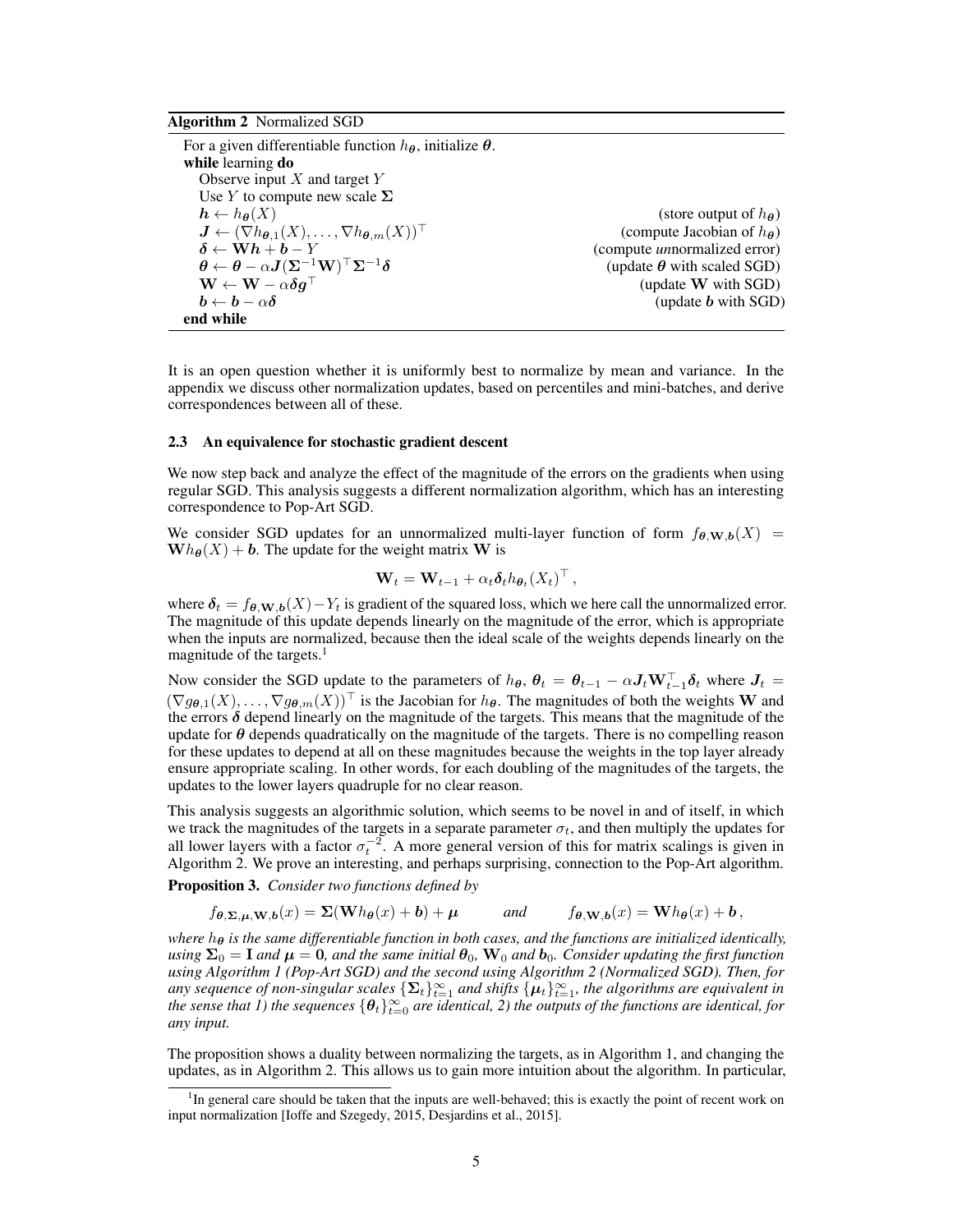



Fig. 1a. Median RMSE on binary regression for SGD without normalization (red), with normalization but without preserving outputs (**blue**, labeled 'Art'), and with Pop-Art (green). Shaded 10–90 percentiles.

Fig. 1b.  $\ell^2$  gradient norms for DQN during learning on 57 Atari games with actual unclipped rewards (left, red), clipped rewards (middle, blue), and using Pop-Art (right, **green**) instead of clipping. Shaded areas correspond to 95%, 90% and 50% of games.

in Algorithm [2](#page-4-1) the updates in top layer are not normalized, thereby allowing the last linear layer to adapt to the scale of the targets. This is in contrast to other algorithms that have some flavor of adaptive normalization, such as RMSprop [\[Tieleman and Hinton, 2012\]](#page-8-21), AdaGrad [\[Duchi et al.,](#page-8-22) [2011\]](#page-8-22), and Adam [\[Kingma and Adam, 2015\]](#page-8-23) that each component in the gradient by a square root of an empirical second moment of that component. That said, these methods are complementary, and it is straightforward to combine Pop-Art with other optimization algorithms than SGD.

# <span id="page-5-0"></span>3 Binary regression experiments

We first analyze the effect of rare events in online learning, when infrequently a much larger target is observed. Such events can for instance occur when learning from noisy sensors that sometimes captures an actual signal, or when learning from sparse non-zero reinforcements. We empirically compare three variants of SGD: without normalization, with normalization but without preserving outputs precisely (i.e., with 'Art', but without 'Pop'), and with Pop-Art.

The inputs are binary representations of integers drawn uniformly randomly between 0 and  $n =$  $2^{10}-1$ . The desired outputs are the corresponding integer values. Every 1000 samples, we present the binary representation of  $2^{16} - 1$  as input (i.e., all 16 inputs are 1) and as target  $2^{16} - 1 = 65,535$ . The approximating function is a fully connected neural network with 16 inputs, 3 hidden layers with 10 nodes per layer, and tanh internal activation functions. This simple setup allows extensive sweeps over hyper-parameters, to avoid bias towards any algorithm by the way we tune these. The step sizes  $\alpha$  for SGD and  $\beta$  for the normalization are tuned by a grid search over  $\{10^{-5}, 10^{-4.5}, \ldots, 10^{-1}, 10^{-0.5}, 1\}$ .

Figure 1a shows the root mean squared error (RMSE, log scale) for each of 5000 samples, before updating the function (so this is a test error, not a train error). The solid line is the median of 50 repetitions, and shaded region covers the 10th to 90th percentiles. The plotted results correspond to the best hyper-parameters according to the overall RMSE (i.e., area under the curve). The lines are slightly smoothed by averaging over each 10 consecutive samples.

SGD favors a relatively small step size ( $\alpha = 10^{-3.5}$ ) to avoid harmful large updates, but this slows learning on the smaller updates; the error curve is almost flat in between spikes. SGD with adaptive normalization (labeled 'Art') can use a larger step size ( $\alpha = 10^{-2.5}$ ) and therefore learns faster, but has high error after the spikes because the changing normalization also changes the outputs of the smaller inputs, increasing the errors on these. In comparison, Pop-Art performs much better. It prefers the same step size as Art ( $\alpha = 10^{-2.5}$ ), but Pop-Art can exploit a much faster rate for the statistics (best performance with  $\beta = 10^{-0.5}$  for Pop-Art and  $\beta = 10^{-4}$  for Art). The faster tracking of statistics protects Pop-Art from the large spikes, while the output preservation avoids invalidating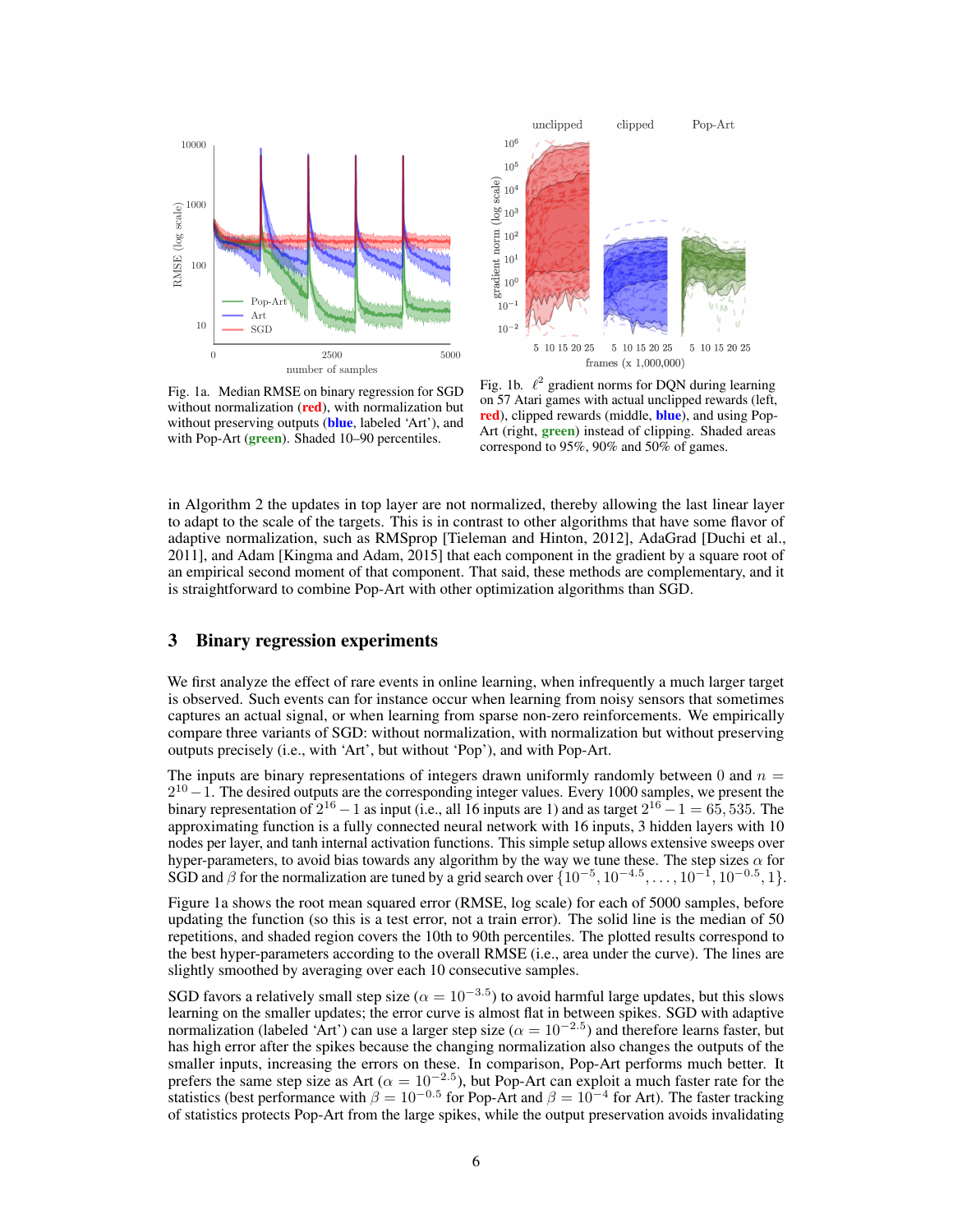the outputs for smaller targets. We ran experiments with RMSprop but left these out of the figure as the results were very similar to SGD.

# 4 Atari 2600 experiments

An important motivation for this work is reinforcement learning with non-linear function approximators such as neural networks (sometimes called *deep reinforcement learning*). The goal is to predict and optimize action values defined as the expected sum of future rewards. These rewards can differ arbitrarily from one domain to the next, and non-zero rewards can be sparse. As a result, the action values can span a varied and wide range which is often unknown before learning commences.

[Mnih et al.](#page-8-3) [\[2015\]](#page-8-3) combined Q-learning with a deep neural network in an algorithm called DQN, which impressively learned to play many games using a single set of hyper-parameters. However, as discussed above, to handle the different reward magnitudes with a single system all rewards were clipped to the interval  $[-1, 1]$ . This is harmless in some games, such as Pong where no reward is ever higher than 1 or lower than  $-1$ , but it is not satisfactory as this heuristic introduces specific domain knowledge that optimizing reward frequencies is approximately is useful as optimizing the total score. However, the clipping makes the DQN algorithm blind to differences between certain actions, such as the difference in reward between eating a ghost (reward *>*= 100) and eating a pellet (reward = 25) in Ms. Pac-Man. We hypothesize that 1) overall performance decreases when we turn off clipping, because it is not possible to tune a step size that works on many games, 2) that we can regain much of the lost performance by with Pop-Art. The goal is not to improve state-of-the-art performance, but to remove the domain-dependent heuristic that is induced by the clipping of the rewards, thereby uncovering the true rewards.

We ran the Double DQN algorithm [\[van Hasselt et al., 2016\]](#page-8-11) in three versions: without changes, without clipping both rewards and temporal difference errors, and without clipping but additionally using Pop-Art. The targets are the cumulation of a reward and the discounted value at the next state:

$$
Y_t = R_{t+1} + \gamma Q(S_t, \operatorname*{argmax}_a Q(S_t, a; \theta); \theta^-),
$$
\n<sup>(5)</sup>

where  $Q(s, a; \theta)$  is the estimated action value of action *a* in state *s* according to current parameters  $\theta$ , and where  $\theta^-$  is a more stable periodic copy of these parameters [cf. [Mnih et al., 2015,](#page-8-3) [van Hasselt](#page-8-11) [et al., 2016,](#page-8-11) for more details]. This is a form of Double Q-learning [\[van Hasselt, 2010\]](#page-8-24). We roughly tuned the main step size and the step size for the normalization to  $10^{-4}$ . It is not straightforward to tune the unclipped version, for reasons that will become clear soon.

Figure 1b shows  $\ell^2$  norm of the gradient of Double DQN during learning as a function of number of training steps. The left plot corresponds to no reward clipping, middle to clipping (as per original DQN and Double DQN), and right to using Pop-Art instead of clipping. Each faint dashed lines corresponds to the median norms (where the median is taken over time) on one game. The shaded areas correspond to 50%, 90%, and 95% of games.

Without clipping the rewards, Pop-Art produces a much narrower band within which the gradients fall. Across games, 95% of median norms range over less than two orders of magnitude (roughly between 1 and 20), compared to almost four orders of magnitude for clipped Double DQN, and more than six orders of magnitude for unclipped Double DQN without Pop-Art. The wide range for the latter shows why it is impossible to find a suitable step size with neither clipping nor Pop-Art: the updates are either far too small on some games or far too large on others.

After 200M frames, we evaluated the actual scores of the best performing agent in each game on 100 episodes of up to 30 minutes of play, and then normalized by human and random scores as described by [Mnih et al.](#page-8-3) [\[2015\]](#page-8-3). Figure [2](#page-7-2) shows the differences in normalized scores between (clipped) Double DQN and Double DQN with Pop-Art.

The main eye-catching result is that the distribution in performance drastically changed. On some games (e.g., Gopher, Centipede) we observe dramatic improvements, while on other games (e.g., Video Pinball, Star Gunner) we see a substantial decrease. For instance, in Ms. Pac-Man the clipped Double DQN agent does not care more about ghosts than pellets, but Double DQN with Pop-Art learns to actively hunt ghosts, resulting in higher scores. Especially remarkable is the improved performance on games like Centipede and Gopher, but also notable is a game like Frostbite which went from below 50% to a near-human performance level. Raw scores can be found in the appendix.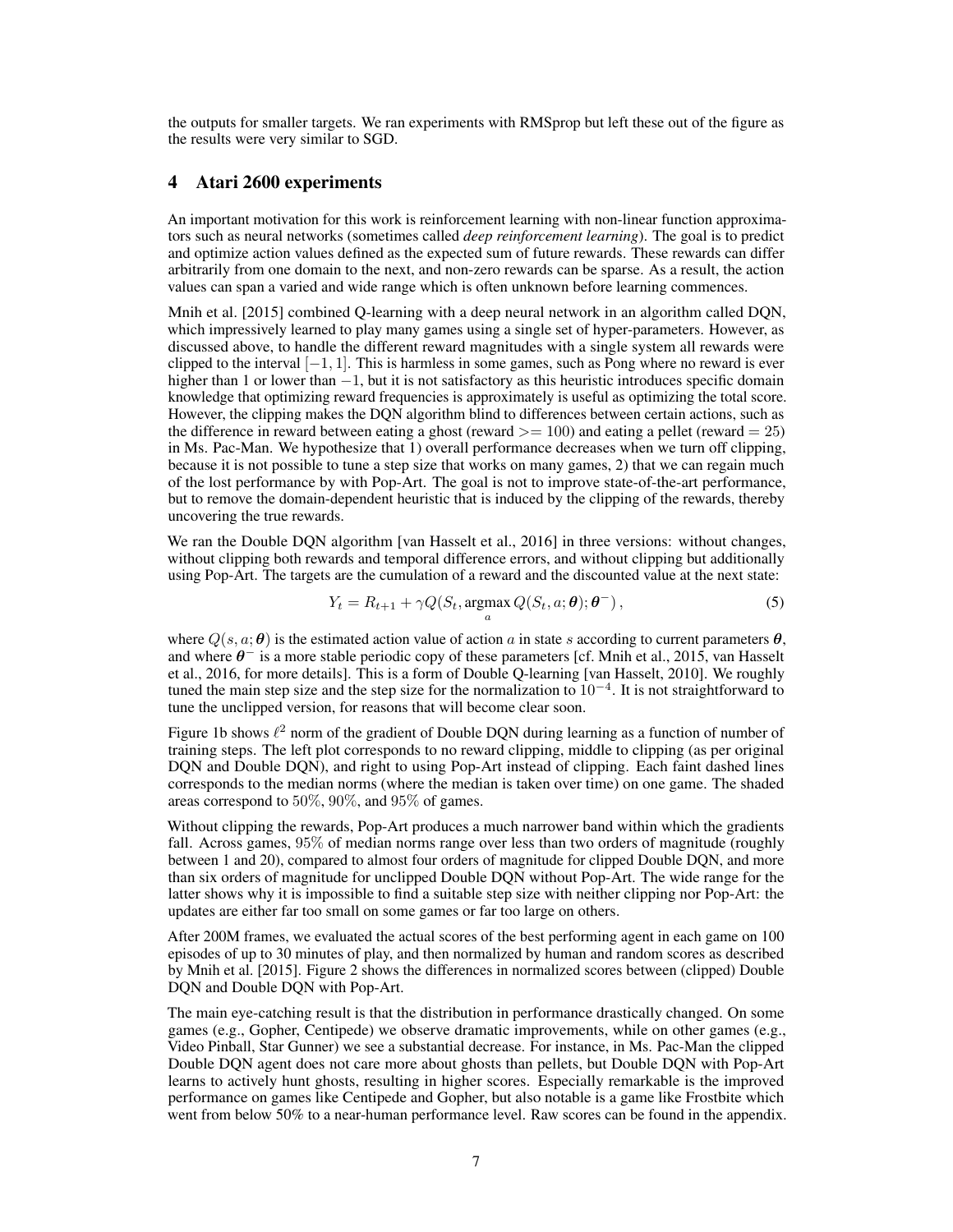<span id="page-7-2"></span>

Figure 2: Differences between normalized scores for Double DQN with and without Pop-Art on 57 Atari games.

Some games fare worse with unclipped rewards because it changes the nature of the problem. For instance, in Time Pilot the Pop-Art agent learns to quickly shoot a mothership to advance to a next level of the game, obtaining many points in the process. The clipped agent instead shoots at anything that moves, ignoring the mothership. However, in the long run in this game more points are scored with the safer and more homogeneous strategy of the clipped agent. One reason for the disconnect between the seemingly qualitatively good behavior combined with lower scores is that the agents are fairly myopic: both use a discount factor of  $\gamma = 0.99$ , and therefore only optimize rewards that happen within a dozen or so seconds into the future.

On the whole, the results show that with Pop-Art we can successfully remove the clipping heuristic that has been present in all prior DQN variants, while retaining overall performance levels. Double DQN with Pop-Art performs slightly better than Double DQN with clipped rewards: on 32 out of 57 games performance is at least as good as clipped Double DQN and the median (+0.4%) and mean (+34%) differences are positive.

# 5 Discussion

We have demonstrated that Pop-Art can be used to adapt to different and non-stationary target magnitudes. This problem was perhaps not previously commonly appreciated, potentially because in deep learning it is common to tune or normalize a priori, using an existing data set. This is not as straightforward in reinforcement learning when the policy and the corresponding values may repeatedly change over time. This makes Pop-Art a promising tool for deep reinforcement learning, although it is not specific to this setting.

We saw that Pop-Art can successfully replace the clipping of rewards as done in DQN to handle the various magnitudes of the targets used in the Q-learning update. Now that the true problem is exposed to the learning algorithm we can hope to make further progress, for instance by improving the exploration [\[Osband et al., 2016\]](#page-8-25), which can now be informed about the true unclipped rewards.

## References

- <span id="page-7-1"></span>S. I. Amari. Natural gradient works efficiently in learning. *Neural computation*, 10(2):251–276, 1998. ISSN 0899-7667.
- <span id="page-7-0"></span>M. G. Bellemare, Y. Naddaf, J. Veness, and M. Bowling. The arcade learning environment: An evaluation platform for general agents. *J. Artif. Intell. Res. (JAIR)*, 47:253–279, 2013.